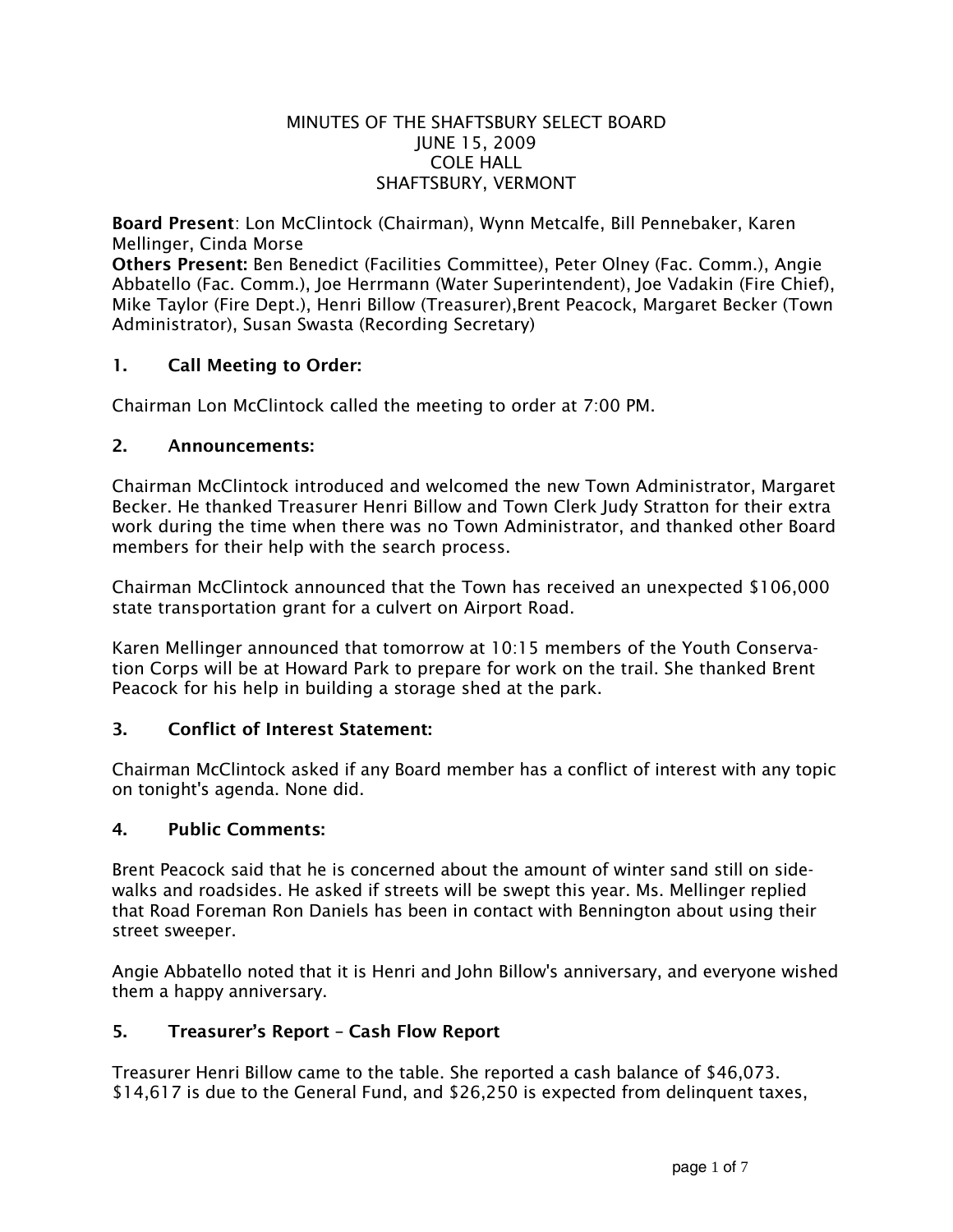Pay-As-You-Throw, and miscellaneous income, for a total of \$86,940. Less expenses of \$60,969, this leaves an estimated cash balance of \$25,971. Ms. Morse asked whether some of the money due to the General Fund is Howard Park money that will not be paid. Ms. Billow confirmed that \$6,000 in recreation funds will not be paid. Chairman McClintock noted that the \$4,617 in federal PILOT money coming to the Town is almost twice as much as budgeted, which is good news. The Board thanked Ms. Billow.

## 6. Tax Reimbursements – Shaftsbury, North Bennington Village & Mount Anthony Union:

Chairman McClintock asked that this agenda item be taken up next, out of sequence, and all agreed. He reported that Ms. Billow had been informed by the schools treasurer that North Bennington was underpaid in tax reimbursements, while Shaftsbury and Bennington were overpaid. Shaftsbury owes \$3,138.35. This needs to be cleared up by June 21. The schools treasurer believes that this amount will be offset by money owed to Shaftsbury by Mount Anthony Union and Bennington graded schools. She is waiting for the final statement from the state.

### Mr. Pennebaker made motion to pay \$3,138.35 to North Bennington. Ms. Morse seconded. Motion carried 5-0-0.

# 7. Town Clerk's Report Re: Untagged Pets:

Chairman McClintock reported that Town Clerk Judy Stratton will provide an updated list of untagged pets based on today's payments. Town constables will begin calling people still on the list. Ms. Morse asked if fines are used to reimburse payments made to constables for the calls. Wynn Metcalfe said that fines are not used for reimbursement, and noted that constables did not charge for calls in the past. Chairman McClintock said that fines go to the General Fund from which constables are paid, so it does balance out. Ms, Morse asked how the list compares to the past, and Mr. Metcalfe replied that there are more names this year.

### Ms. Mellinger made motion to authorize constables to make calls to owners of untagged pets. Mr. Metcalfe seconded. Motion carried 5-0-0.

## 8. Water Improvement Project – Approval of Bond Application:

Ms. Mellinger reported that the application is ready and will be sent to the bond bank tomorrow. She said that Joe Herrmann and Henri Billow have been invaluable in the bond preparation, which also involved a bond coach and bond attorney. This is a 20-year reimbursable bond for up to \$425,000; the Town will only borrow what is needed for the project. Ms. Mellinger noted that the project may be eligible for federal stimulus money if other towns ahead of Shaftsbury are not ready to begin their projects. Chairman Mc-Clintock pointed out that this is a Town bond, but water users will pay for the loan.

### Ms. Morse made motion to approve the bond application. Mr. Pennebaker seconded. Motion carried 5-0-0.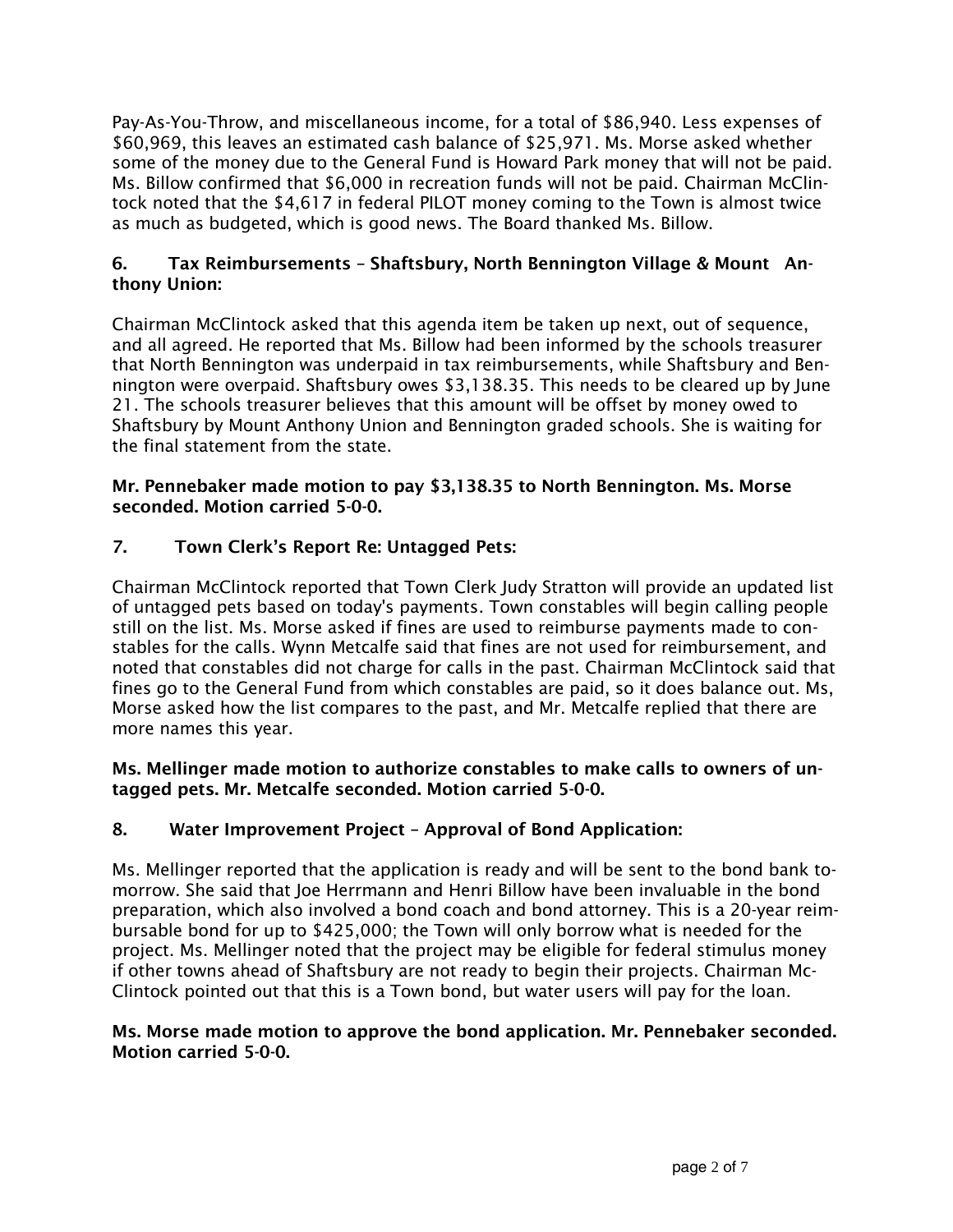Ms. Mellinger said there will be 30-day bid period, and they hope to start work in August.

# 9. Facilities Committee Recommendation Re: Architect Bids:

Facilities Committee members Ben Benedict, Peter Olney, and Angie Abbatello came to the table. Chairman McClintock stated that the Committee will make a recommendation on architects' bids for work on a list of specified tasks, for the amount of \$12,000.

Mr. Olney reported that they had held second interviews with the two bidders, Centerline and Keefe & Wesner. The Committee recommends Keefe & Wesner because of their experience with historical buildings and their enthusiasm for working with the Town. Mr. Benedict noted that they have done work on Cole Hall in the past.

Ms. Morse made motion to accept the Facilities Committee recommendation to accept the Keefe & Wesner bid for Cole Hall work. Ms. Mellinger seconded. Motion carried 5-0-0.

Ms. Morse made motion to authorize Chairman McClintock to sign the agreement with Keefe & Wesner on behalf of the Select Board. Ms. Mellinger seconded. Motion carried 5-0-0.

The Board thanked the Committee for their work. Mr. Benedict thanked Centerline for their work in preparing a bid.

### 10. Fire Department

- a. Purchase of Extrication Equipment
- b. Allocation of \$5,000 payment from White Creek Fire Dept.
- c. Fire Grants Firefighter Equipment
- d. Fire Station Construction Grant

a. Fire Chief Joe Vadakin came to the table. He explained that the current extrication tools cannot cut the kind of steel now being used in cars. Chief Vadakin proposed upgrading the tools piece by piece, beginning with a 7-inch cutter for \$4,175 and a pedal cutter for \$2,850. They will take \$525 from the extrication tools account, additional money from the Reimbursement Fund to amount to half of the cost, and the Fire Department will donate the other half.

#### Ms. Morse made motion to approve the \$7,025 purchase of a 7-inch cutter and a pedal cutter, to be paid for as described by Chief Vadakin. Mr. Pennebaker seconded. Motion carried 5-0-0.

b. It was decided that the \$5,000 payment from the White Creek Fire Department will go into the Fire Equipment Replacement Fund.

c and d. Chairman McClintock reported that federal stimulus grant applications are due July 1. Chief Vadakin said he is getting information on fire station construction work to include brick repointing, siding replacement, furnace boilers, and roof work. He would favor getting help from Chuck Putney on the grant.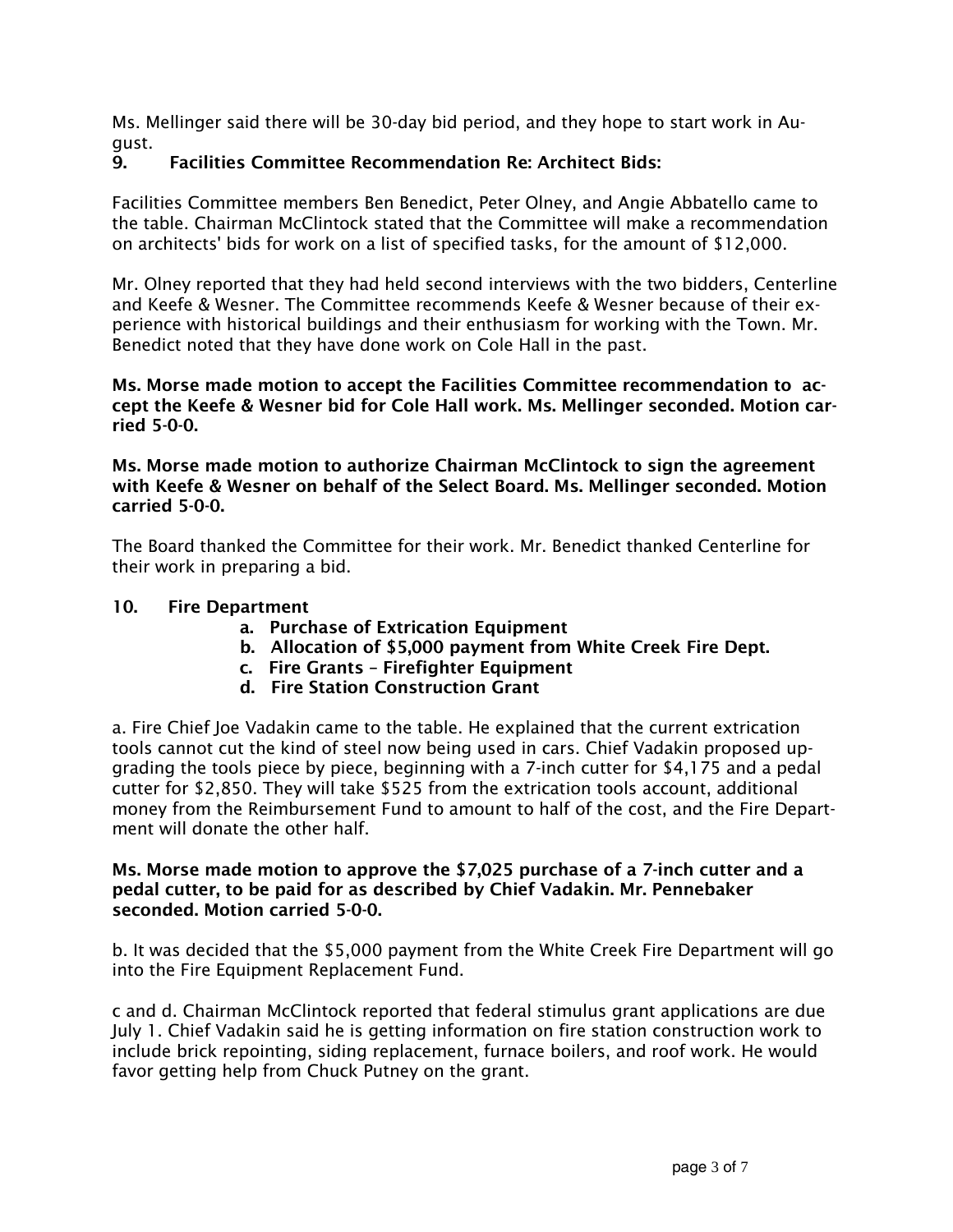Ms. Morse made motion to authorize payment of up to \$1,000 to Chuck Putney to help Chief Vadakin write a grant. Mr. Pennebaker seconded. Motion carried 5-0-0.

## 11. Renewal of Insurance Policies:

Chairman McClintock stated that he had heard from insurance agent Dave Newell. The policy amount is \$53,481. \$54,000 was budgeted.

### Ms. Morse made motion to accept the insurance policy renewal at \$53,481. Ms. Mellinger seconded.

There was a brief discussion of workmen's compensation numbers. Ms. Mellinger said the amount should decrease because the salary total last year was incorrect.

Ms. Morse amended her motion to accept the insurance policy renewal at \$53,481, to include the stipulation that the policy is to be without the terms in the rider. Ms. Mellinger seconded.

### Motion as amended carried 5-0-0.

### 12. U.S. Forest Service Request to Purchase Land:

Chairman McClintock reported on the Forest Service request for approval to buy the Agin property abutting the Green Mountain National Forest. He said that he had spoken with Mr. Agin, who lives in Florida, on the phone. The tax loss would amount to \$93-\$95 in Town taxes, three to four times that in school taxes.

### Ms. Morse made motion to approve the sale of the Agin tract to the U.S. Forest Service. Mr. Pennebaker seconded. Motion carried 5-0-0.

### 13. Sidewalk Project Update:

Ms. Mellinger reported that there had been a pre-construction meeting with contractor McDonald-Secor today. Another meeting is scheduled for next Wednesday. The permit will be submitted to the state. Construction should begin in two weeks and should take two months. Sidewalk work will be coordinated with water project work.

Chairman McClintock noted that Ms. Morse had asked that counsel approve the contract. He advised that this can't be done without undoing the bid because corrections were made. VTrans recommends that the Select Board be the appeal body. Chairman McClintock asked for everyone's agreement that attorney review is not applicable at this point. All agreed.

### Ms. Mellinger made motion to appoint the Town Administrator municipal project manager. Mr. Pennebaker seconded. Motion carried 5-0-0.

Town Administrator Becker has signed the permit, and will sign the contract. Chairman McClintock asked about the second sidewalks grant. Ms. Mellinger replied that it deals with fencing and that she wants to get the Cemetery Committee involved.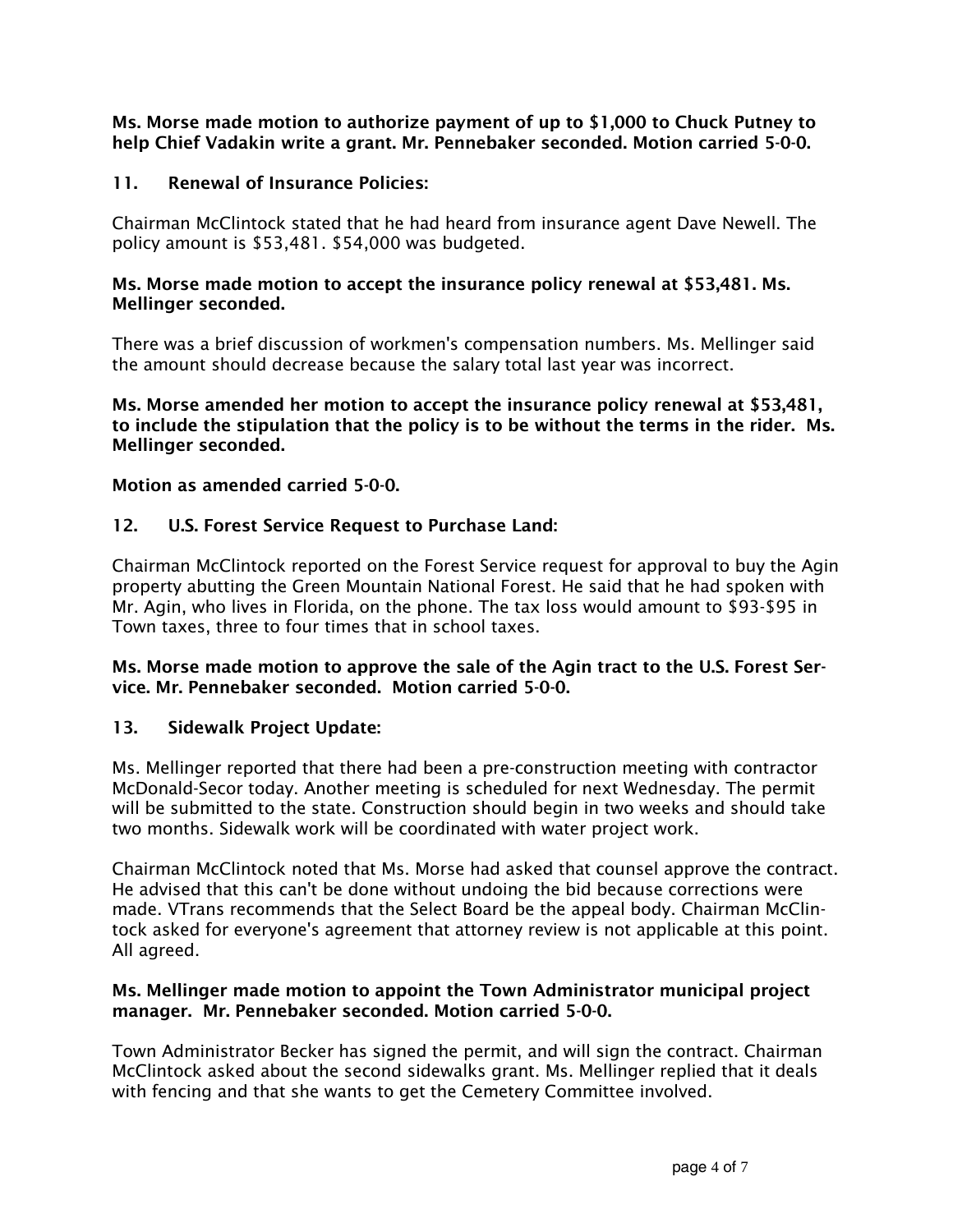## 14. Open Bids for Roadside Mowing:

Town Administrator Margaret Becker opened two bids; from M & M Excavating for \$9,100 and from David Hosely for \$8,400.

### Ms. Morse made motion to award the roadside mowing bid to David Hosely for \$8,400. Ms. Mellinger seconded. Motion carried 5-0-0.

### 15. Other Business:

### a. Fairpoint Petition for work along Maple Hill Road

### b. Historic Preservation Grant

a. Mr. Pennebaker reported that he had spoken with Jeff Mast about the Maple Hill Road work, and will ask Nelson Blanchard of VTrans to look at the guardrails. Two residents of the road he spoke with want to keep the guard rails. The Town needs to look at costs to restore the posts. Mr. Pennebaker agreed to contact Fairpoint concerning how much they are willing to pay for guardrail expenses.

b. Chairman McClintock said he had received complaints that specifications were too vague for historic preservation bids. He asked if they should tell the two bidders, whose bids have not been opened, that the Town will offer a rebid based on new specifications. All agreed to do so. The Facilities Committee will help with this.

Chairman McClintock asked that Board's approval of his purchasing permission be rescinded, now that a Town Administrator has been hired.

Ms. Mellinger made motion to rescind Chairman McClintock 's permission to make Town purchases. Mr. Pennebaker seconded. Motion carried 5-0-0.

### Chairman McClintock made motion to authorize Margaret Becker to carry out duties of Town Administrator consistent with Town purchasing policies and other policies now in effect. Ms. Mellinger seconded. Motion carried 5-0-0.

Mr. Metcalfe reported that Bennington Town Manager Stu Herd is very grateful for Shaftsbury's \$500 donation for fireworks.

Mr. Metcalfe asked if Myers Road work can be put back on the agenda soon. Chairman McClintock replied that it can. He has not heard from the school bus company on the safety issue, so they can go forward without waiting any longer.

Ms. Morse said that a variation in the Solid Waste Implementation Plan (SWIP) is coming up. She explained that Bennington County Regional Commission (BCRC) wants to do more of the work. The SWIP contractor wants to keep the work. Ms. Morse said that the contractor should come to a meeting of all the towns represented. She will keep them informed.

#### 16. Warrants: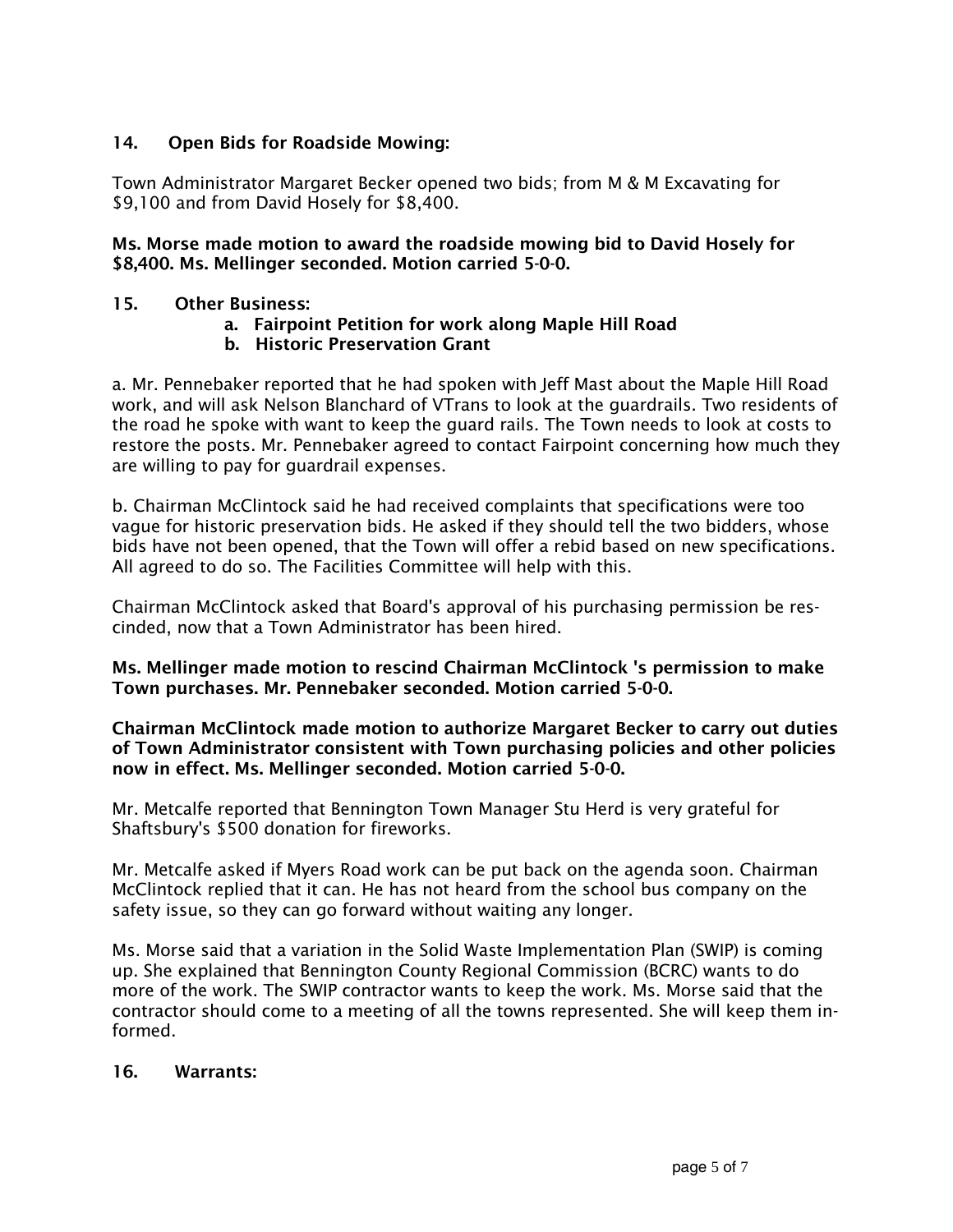The following warrants were presented for approval:

Retirement Warrant #47R: \$206.10

Ms. Morse made motion to pay Retirement Warrant #47R. Mr. Pennebaker seconded. Motion carried 5-0-0.

Payroll Warrant #49: \$6,670.52

Ms. Morse made motion to pay PR Warrant #49. Ms. Mellinger seconded. Motion carried 5-0-0.

Payroll Warrant #50: \$5,706.02

Ms. Morse made motion to pay PR Warrant #50. Ms. Mellinger seconded. Motion carried 5-0-0.

AP Warrant #48: \$37,458.35 (health insurance, reappraisal, misc.)

Ms. Morse made motion to pay AP Warrant #48. Ms. Mellinger seconded. Motion carried 5-0-0.

17. Minutes:

May 18, 2009 minutes

Ms. Mellinger made motion to approve May 18 minutes. Mr. Pennebaker seconded. Motion carried 4-0-0. (Ms. Morse abstained because she had not attended the meeting.)

#### June 1, 2009 minutes

Ms. Morse made motion to approve June 1 minutes. Ms. Mellinger seconded. Motion carried 3-0-0. (Mr. Metcalfe and Chairman McClintock abstained because they had not attended the meeting.)

June 10, 2009 minutes

Ms. Morse made motion to approve June 10 minutes. Ms. Mellinger seconded. Motion carried 3-0-0.

Ms. Mellinger made motion to go into Executive Session (Personnel). Ms. Morse seconded. Motion carried 5-0-0.

Board went into Executive Session at 9:00 PM.

The meeting adjourned at 9:38 PM.

Respectfully Submitted,